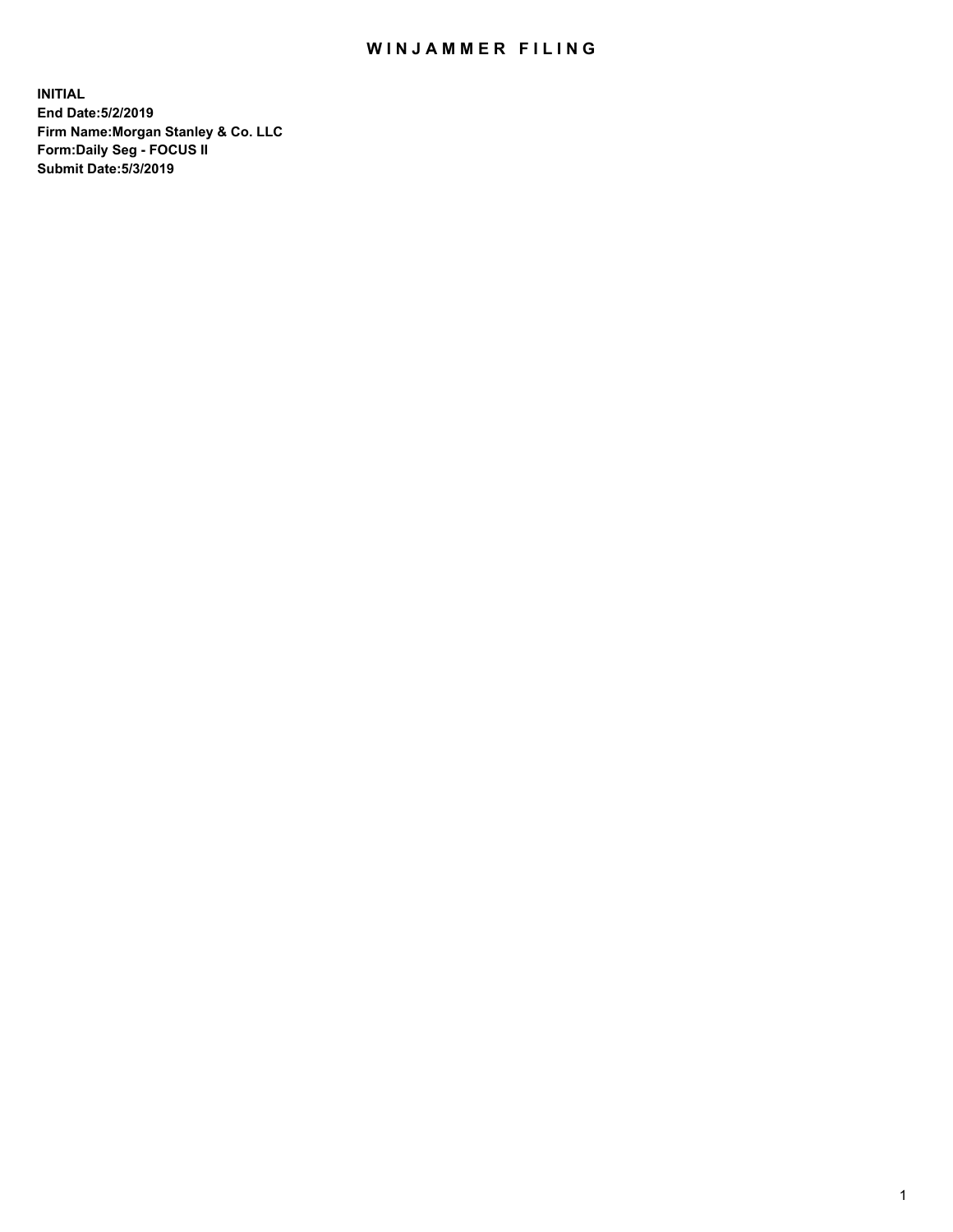**INITIAL End Date:5/2/2019 Firm Name:Morgan Stanley & Co. LLC Form:Daily Seg - FOCUS II Submit Date:5/3/2019 Daily Segregation - Cover Page**

| Name of Company                                                                                                                                                                                                                                                                                                                | Morgan Stanley & Co. LLC                                    |
|--------------------------------------------------------------------------------------------------------------------------------------------------------------------------------------------------------------------------------------------------------------------------------------------------------------------------------|-------------------------------------------------------------|
| <b>Contact Name</b>                                                                                                                                                                                                                                                                                                            | <b>Ikram Shah</b>                                           |
| <b>Contact Phone Number</b>                                                                                                                                                                                                                                                                                                    | 212-276-0963                                                |
| <b>Contact Email Address</b>                                                                                                                                                                                                                                                                                                   | Ikram.shah@morganstanley.com                                |
| FCM's Customer Segregated Funds Residual Interest Target (choose one):<br>a. Minimum dollar amount: ; or<br>b. Minimum percentage of customer segregated funds required:% ; or<br>c. Dollar amount range between: and; or<br>d. Percentage range of customer segregated funds required between:% and%.                         | 235,000,000<br><u>0</u><br>0 <sub>0</sub><br>00             |
| FCM's Customer Secured Amount Funds Residual Interest Target (choose one):<br>a. Minimum dollar amount: ; or<br>b. Minimum percentage of customer secured funds required:% ; or<br>c. Dollar amount range between: and; or<br>d. Percentage range of customer secured funds required between:% and%.                           | 140,000,000<br><u>0</u><br>0 <sub>0</sub><br>0 <sub>0</sub> |
| FCM's Cleared Swaps Customer Collateral Residual Interest Target (choose one):<br>a. Minimum dollar amount: ; or<br>b. Minimum percentage of cleared swaps customer collateral required:% ; or<br>c. Dollar amount range between: and; or<br>d. Percentage range of cleared swaps customer collateral required between:% and%. | 92,000,000<br><u>0</u><br>0 Q<br>0 <sub>0</sub>             |

Attach supporting documents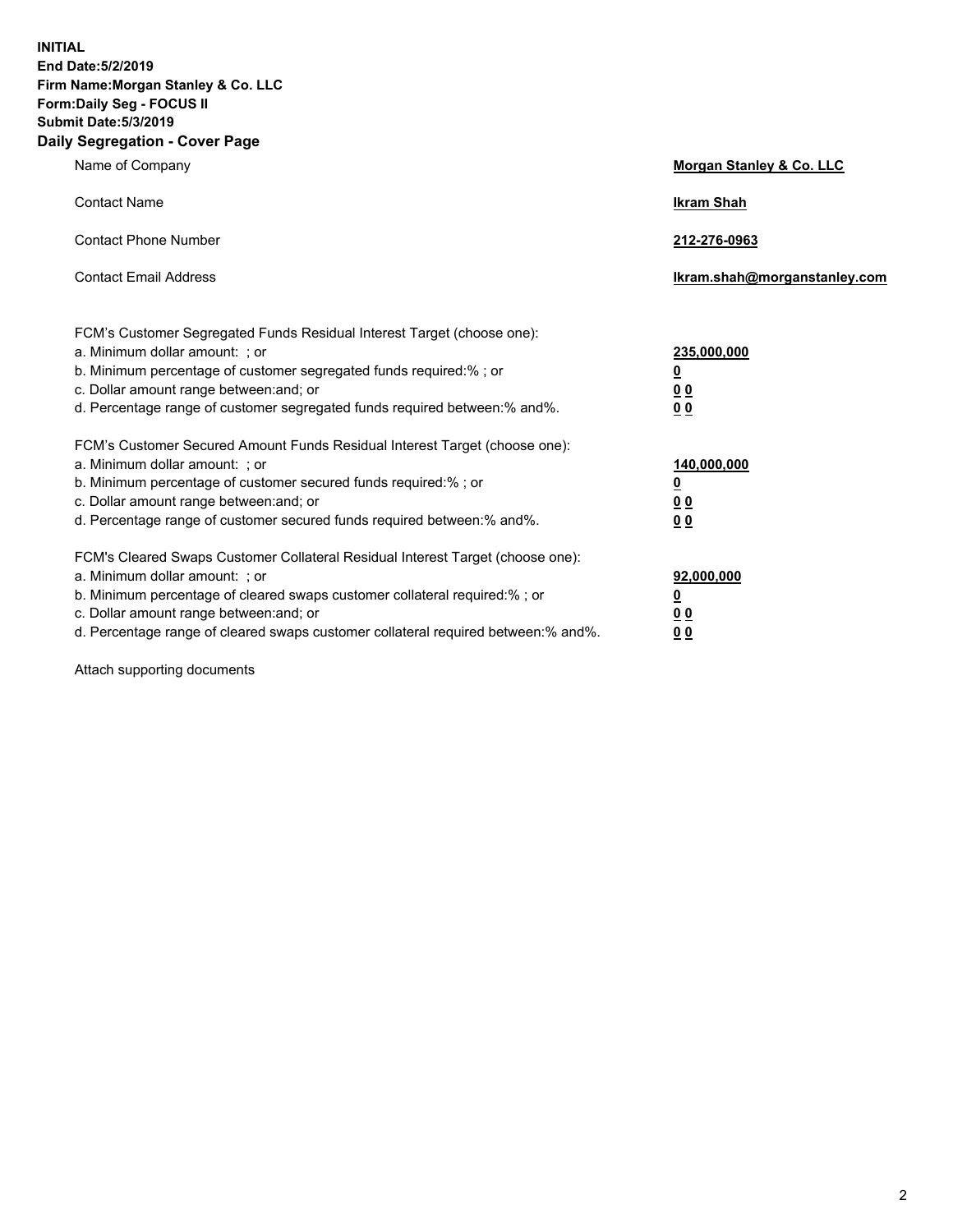| <b>INITIAL</b> | End Date: 5/2/2019<br>Firm Name: Morgan Stanley & Co. LLC<br>Form: Daily Seg - FOCUS II<br><b>Submit Date: 5/3/2019</b><br><b>Daily Segregation - Secured Amounts</b>                                                   |                                                                                         |
|----------------|-------------------------------------------------------------------------------------------------------------------------------------------------------------------------------------------------------------------------|-----------------------------------------------------------------------------------------|
|                | Foreign Futures and Foreign Options Secured Amounts<br>Amount required to be set aside pursuant to law, rule or regulation of a foreign<br>government or a rule of a self-regulatory organization authorized thereunder | $0$ [7305]                                                                              |
| 1.             | Net ledger balance - Foreign Futures and Foreign Option Trading - All Customers<br>A. Cash<br>B. Securities (at market)                                                                                                 | 2,919,929,461 [7315]<br>2,247,433,775 [7317]                                            |
| 2.<br>3.       | Net unrealized profit (loss) in open futures contracts traded on a foreign board of trade<br>Exchange traded options                                                                                                    | 129,344,899 [7325]                                                                      |
| 4.             | a. Market value of open option contracts purchased on a foreign board of trade<br>b. Market value of open contracts granted (sold) on a foreign board of trade<br>Net equity (deficit) (add lines 1.2. and 3.)          | 12,897,640 [7335]<br>-10,685,686 [7337]<br>5,298,920,089 [7345]                         |
| 5.             | Account liquidating to a deficit and account with a debit balances - gross amount<br>Less: amount offset by customer owned securities                                                                                   | 108,113,684 [7351]<br>-104,807,568 [7352] 3,306,116<br>[7354]                           |
| 6.             | Amount required to be set aside as the secured amount - Net Liquidating Equity<br>Method (add lines 4 and 5)                                                                                                            | 5,302,226,205 [7355]                                                                    |
| 7.             | Greater of amount required to be set aside pursuant to foreign jurisdiction (above) or line<br>6.                                                                                                                       | 5,302,226,205 [7360]                                                                    |
| 1.             | FUNDS DEPOSITED IN SEPARATE REGULATION 30.7 ACCOUNTS<br>Cash in banks<br>A. Banks located in the United States                                                                                                          | 430,977,559 [7500]                                                                      |
|                | B. Other banks qualified under Regulation 30.7                                                                                                                                                                          | 516,728,904 [7520] 947,706,463<br>[7530]                                                |
| 2.             | Securities<br>A. In safekeeping with banks located in the United States<br>B. In safekeeping with other banks qualified under Regulation 30.7                                                                           | 389,263,513 [7540]<br>0 [7560] 389,263,513 [7570]                                       |
| 3.             | Equities with registered futures commission merchants<br>A. Cash                                                                                                                                                        | 7,185,541 [7580]                                                                        |
|                | <b>B.</b> Securities<br>C. Unrealized gain (loss) on open futures contracts<br>D. Value of long option contracts                                                                                                        | $0$ [7590]<br>$-62,279$ [7600]<br>$0$ [7610]                                            |
| 4.             | E. Value of short option contracts<br>Amounts held by clearing organizations of foreign boards of trade<br>A. Cash                                                                                                      | 0 [7615] 7,123,262 [7620]<br>$0$ [7640]                                                 |
|                | <b>B.</b> Securities<br>C. Amount due to (from) clearing organization - daily variation<br>D. Value of long option contracts<br>E. Value of short option contracts                                                      | $0$ [7650]<br>$0$ [7660]<br>$0$ [7670]<br>0 [7675] 0 [7680]                             |
| 5.             | Amounts held by members of foreign boards of trade<br>A. Cash<br><b>B.</b> Securities                                                                                                                                   | 2,157,614,404 [7700]<br>1,858,170,261 [7710]                                            |
|                | C. Unrealized gain (loss) on open futures contracts<br>D. Value of long option contracts<br>E. Value of short option contracts                                                                                          | 129,407,178 [7720]<br>12,897,640 [7730]<br>-10,685,686 [7735] 4,147,403,797<br>$[7740]$ |
| 6.<br>7.       | Amounts with other depositories designated by a foreign board of trade<br>Segregated funds on hand                                                                                                                      | $0$ [7760]<br>$0$ [7765]                                                                |
| 8.<br>9.       | Total funds in separate section 30.7 accounts<br>Excess (deficiency) Set Aside for Secured Amount (subtract line 7 Secured Statement                                                                                    | 5,491,497,035 [7770]<br>189,270,830 [7380]                                              |
| 10.            | Page 1 from Line 8)<br>Management Target Amount for Excess funds in separate section 30.7 accounts                                                                                                                      | 140,000,000 [7780]                                                                      |

11. Excess (deficiency) funds in separate 30.7 accounts over (under) Management Target **49,270,830** [7785]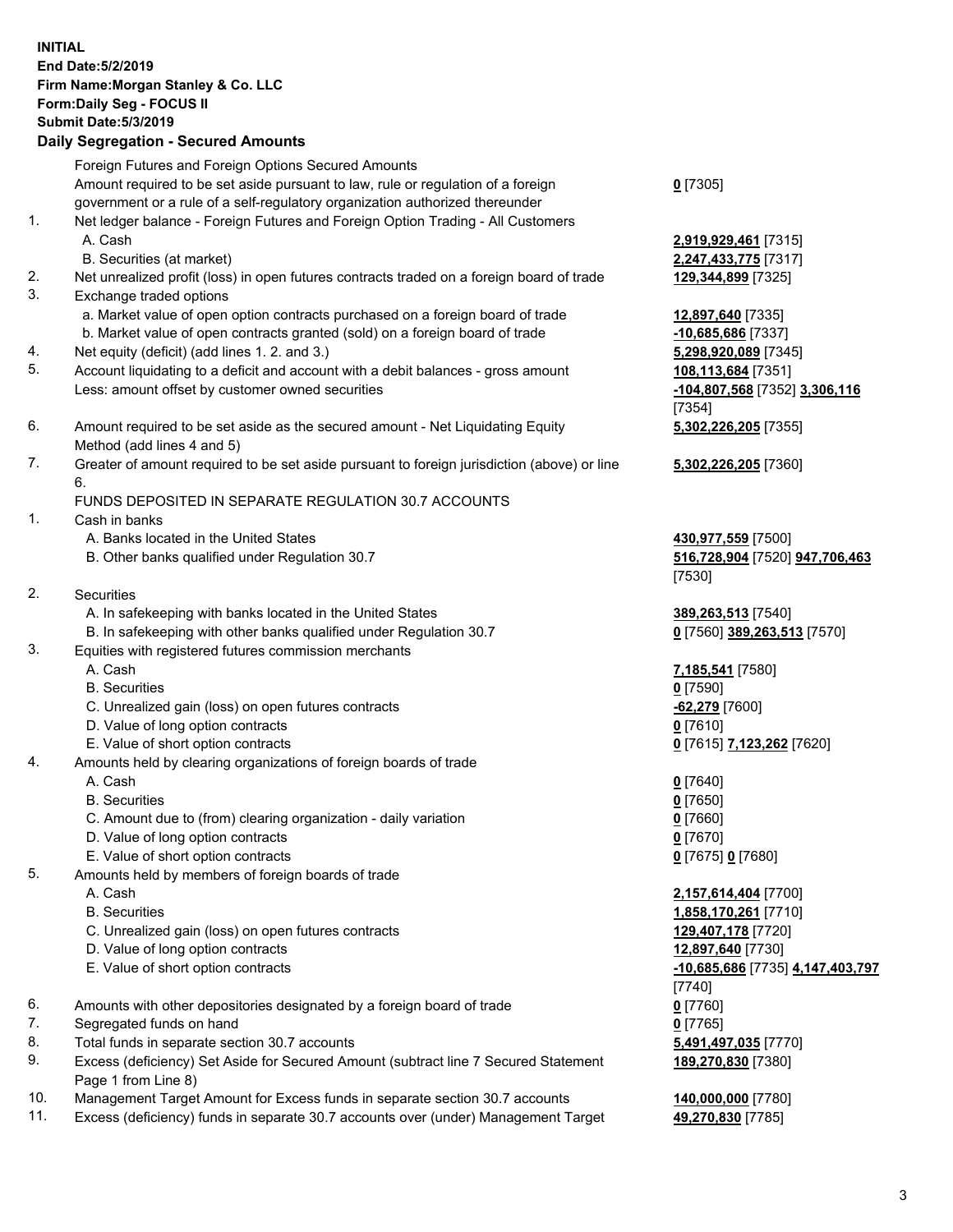**INITIAL End Date:5/2/2019 Firm Name:Morgan Stanley & Co. LLC Form:Daily Seg - FOCUS II Submit Date:5/3/2019 Daily Segregation - Segregation Statement** SEGREGATION REQUIREMENTS(Section 4d(2) of the CEAct) 1. Net ledger balance A. Cash **8,220,098,464** [7010] B. Securities (at market) **6,365,138,883** [7020] 2. Net unrealized profit (loss) in open futures contracts traded on a contract market **1,433,773,800** [7030] 3. Exchange traded options A. Add market value of open option contracts purchased on a contract market **273,186,245** [7032] B. Deduct market value of open option contracts granted (sold) on a contract market **-222,126,631** [7033] 4. Net equity (deficit) (add lines 1, 2 and 3) **16,070,070,761** [7040] 5. Accounts liquidating to a deficit and accounts with debit balances - gross amount **505,214,485** [7045] Less: amount offset by customer securities **-504,044,020** [7047] **1,170,465** [7050] 6. Amount required to be segregated (add lines 4 and 5) **16,071,241,226** [7060] FUNDS IN SEGREGATED ACCOUNTS 7. Deposited in segregated funds bank accounts A. Cash **3,223,033,340** [7070] B. Securities representing investments of customers' funds (at market) **0** [7080] C. Securities held for particular customers or option customers in lieu of cash (at market) **541,235,817** [7090] 8. Margins on deposit with derivatives clearing organizations of contract markets A. Cash **6,556,108,700** [7100] B. Securities representing investments of customers' funds (at market) **0** [7110] C. Securities held for particular customers or option customers in lieu of cash (at market) **5,823,903,066** [7120] 9. Net settlement from (to) derivatives clearing organizations of contract markets **155,923,097** [7130] 10. Exchange traded options A. Value of open long option contracts **273,186,245** [7132] B. Value of open short option contracts **-222,126,631** [7133] 11. Net equities with other FCMs A. Net liquidating equity **6,426,378** [7140] B. Securities representing investments of customers' funds (at market) **0** [7160] C. Securities held for particular customers or option customers in lieu of cash (at market) **0** [7170] 12. Segregated funds on hand **0** [7150] 13. Total amount in segregation (add lines 7 through 12) **16,357,690,012** [7180] 14. Excess (deficiency) funds in segregation (subtract line 6 from line 13) **286,448,786** [7190]

- 15. Management Target Amount for Excess funds in segregation **235,000,000** [7194]
- 16. Excess (deficiency) funds in segregation over (under) Management Target Amount Excess

**51,448,786** [7198]